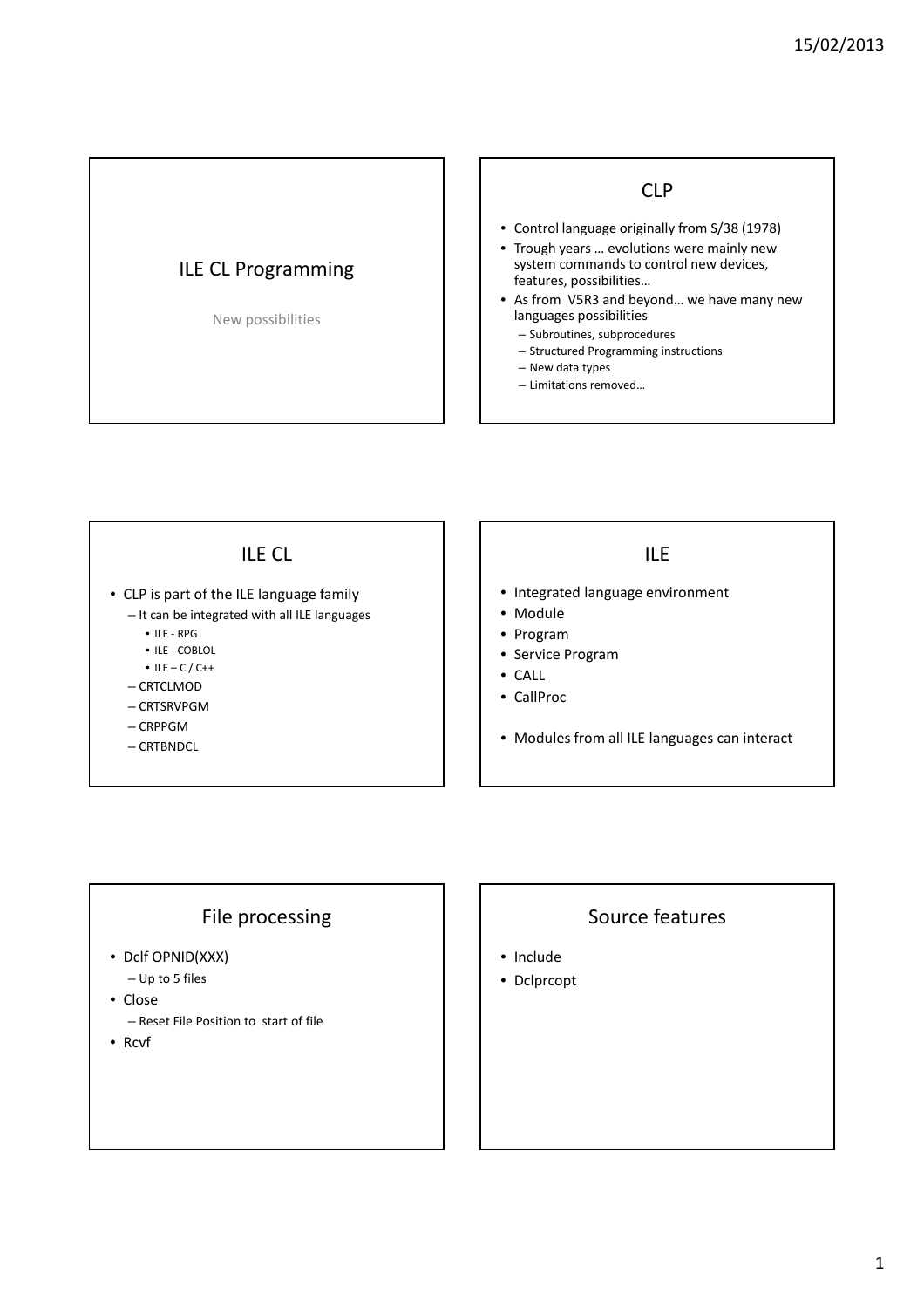#### Control execution

- IF COND() THEN()
- ELSE CMD()
- SELECT
- WHEN COND() THEN()
- OTHERWISE CMD()
- ENDSELECT

#### CL Loops

- Still using GOTO ?
- DOWHILE COND()
- ENDDO
- DOUNTIL COND()
- ENDDO
- DOFOR VAR() FROM() TO() BY()
- ENDDO
- ITERATE
- LEAVE

#### **Subroutines**

- SUBR
- ENDSUBR
- RTNSUBR
- CALLSUBR

#### Pointers

- DCL &point\_1 \*PTR ADDRESS(&String\_1)
- DCL &String\_1 \*CHAR 10
- DCL &point\_2 \*PTR
- Built in Functions
- CHGVAR &point\_2 %ADDRESS(&String\_1)
- %OFFSET()

# Data types • DCL TYPE(\*CHAR) 1-5000 • DCL TYPE(\*DEC) PACKED DECIMAL – 1-15 digits with 0-9 decimal positions • DCL TYPE(\*LGL) '1' or '0' • DCL TYPE(\*PTR) Pointer • DCL TYPE(\*INT) 2-4-8 Bytes

• DCL TYPE(\*UINT) 8 bytes  $(>= 0)$ 

# Data structures

- DCL &OBJSTRUCT \*CHAR 20
- Dcl &OBJNAME \*CHAR 10 STG(\*DEFINED) DEFVAR(&OBJSTRUCT)
- DCL &LIBNAME \*CHAR 10 STG(\*DEFINED) DEFVAR(&OBJSTRUCT 11)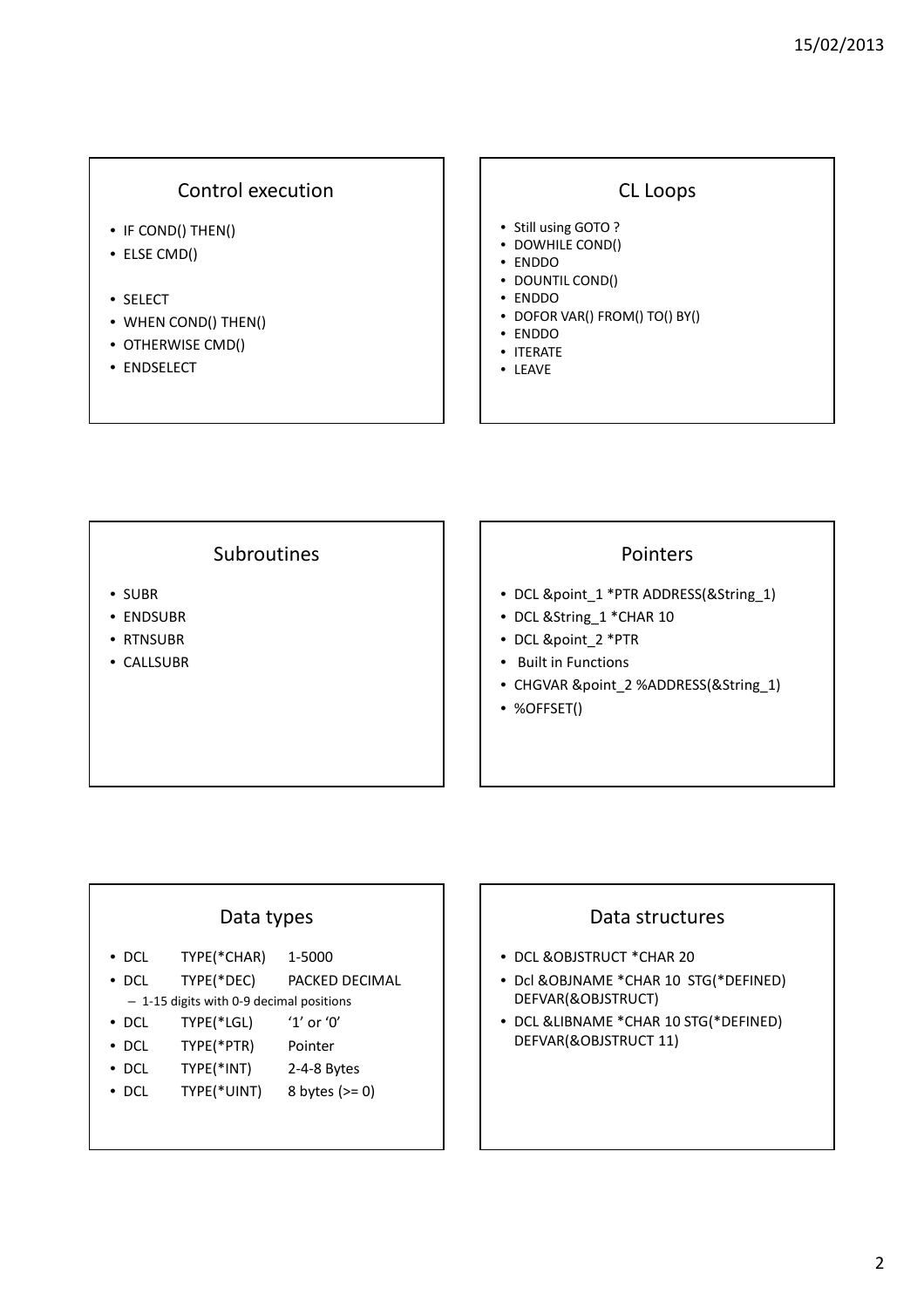## Built in functions

- %checkr
- %check
- %scan
- %trim
- %trimr
- %triml
- (needs IBM 7.1 with PTF SI49061)

#### ILE procedure CALL

- Calling C math functions – No support for Floating point (double)
- Calling C IFS API
- Calling any procedure

#### Samples

- The mythic CHGLIBOWN Command
- The classic way
	- Dspobjd output(\*file)
	- Read the file and for each record CHGOBJOWN
- The API way
	- Use QUSLOBJ API to list objects in a user Space
	- Read the user space and process entries

# CHGLIBOWN (the classic)

PGM (&LIB &NEWOWNER)<br>DCL &LIB \*CHAR 10 DCL &LIB \*CHAR 10 DCL &NEWOWNER \*CHAR 10 DCLF QADSPOBJ /\* Create a temporary file with all objects of the library \*/ OVRDBF QADSPOBJ QTEMP/QADSPOBJ DSPOBJD OBJ(&LIB/\*ALL) OBJTYPE(\*ALL) OUTPUT(\*OUTFILE) OUTFILE(QTEMP/QADSPOBJ) LOOP: RCVF<br>MONMSG .<br>CPF0864 EXEC(GOTO ENDPG)  $\hspace{0.1mm}/^*$  for each record run the CHGOBJOWN command  $\hspace{0.1mm}^*/$ CHGOBJOWN OBJ(&ODLBNM/&ODOBNM) OBJTYPE(&ODOBTP) NEWOWN(&NEWOWNER) /\* loop through the entire file \*/ GOTO LOOP ENDPG: /\* at end change the owner of the library object \*/ CHGOBJOWN OBJ(&ODLBNM) OBJTYPE(\*LIB) NEWOWN(&NEWOWNER) DLTOVR QADSPOBJ ENDPGM

## CHGLIBOWN - API

#### • QUSLOBJ API

- Write a list of objects in a UserSpace
- Header section (same for all list API's)
	- Contains Offset to list data
	- Contains number of entries
	- Contains the length of an entry
- List Data Section • The format is named
	- OBJL0100
	- Library
	- Name
	- Type

#### API's

#### • QUSRCRTUS

- Create a user space
- QUSPTRUS
	- Get a pointer to a userspace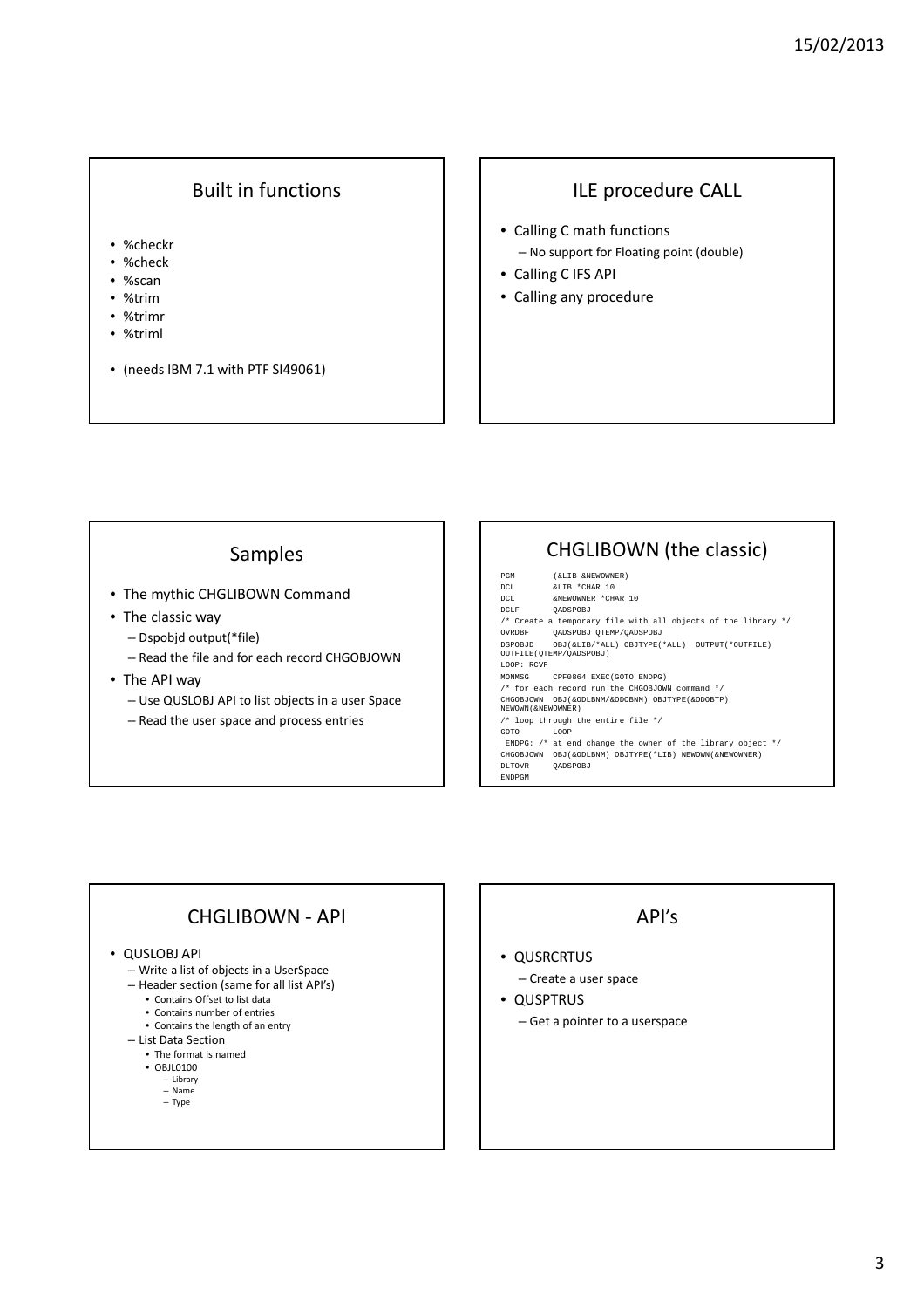#### CHGLIBOWN the code

#### • Qualified name

DCL &QualUsrSpc \*char 20 DCL VAR(&USRSPCLIB) TYPE(\*CHAR) STG(\*DEFINED) LEN(10) + DEFVAR(&QUALUSRSPC 11)

- Dcl &UsrspcNam \*char len(10) stg(\*defined) + defvar(&Qualusrspc 1)
- Pointer
- DCL VAR(&PTRUSRSPC) TYPE(\*PTR)
- 
- 
- Format (INCLUDE SRCMBR(OBJL0100))<br>
dc1<br>
DCL VAR(&OBJL0100) TYPE(\*CHAR) STG(\*BASED) +<br>
LEN(30)BASPTR(&PTR0100)<br>
DCL VAR(&NAM0100) TYPE(\*CHAR) STG(\*DEFINED) LEN(10) +<br>
DEFVAR(&OBJL0100) TYPE(\*CHAR) STG(\*DEFINED) LEN(10) +
- 
- DCL VAR(&LIB0100) TYPE(\*CHAR) STG(\*DEFINED) LEN(10) + DEFVAR(&OBJL0100 11) DCL VAR(&TYP0100) TYPE(\*CHAR) STG(\*DEFINED) LEN(10) + DEFVAR(&OBJL0100 21)

#### Generic Header dcl &ptrlsthdr \*ptr DCL VAR(&OBJLSTHDR) TYPE(\*CHAR) + STG(\*BASED) LEN(256) BASPTR(&PTRLSTHDR) DCL VAR(&USERAREA) TYPE(\*CHAR) + STG(\*DEFINED) LEN(64) DEFVAR(&OBJLSTHDR) DCL VAR(&OFSList) TYPE(\*INT) STG(\*DEFINED) DEFVAR(&OBJLSTHDR 125) DCL VAR(&NbrList) TYPE(\*INT)+ STG(\*DEFINED) DEFVAR(&OBJLSTHDR 133) DCL VAR(&EntrySize) TYPE(\*INT)+ STG(\*DEFINED) DEFVAR(&OBJLSTHDR 137)

## Calling the API's

CALL QUSCRTUS (&qualUsrspc 'TEMPSPC' + &SpcSize x'00' '\*ALL' + 'Temporary Space for list objects' + '\*YES' &errstruct) CALL 0USLOBJ (&QualUsrspc +

&formatName &qualObjNam &ObjType + &ErrStruct)

CALL QUSPTRUS (&QualUsrspc &PtrUsrSPC)

## Pointer Processing

chgvar &ptrlsthdr &ptrusrspc /\* now the data structure is set ... we can use the data (number of entries, offset, etc..) \*/ chgvar &ptr0100 &ptrusrspc /\* to initialize the pointer \*/<br>
(\* set the pointer to the first item in the list /\* set the pointer to the first item in the list \*/ chgvar %offset(&ptr0100) (%offset(&ptrUsrSpc) &OfsList ) /\* Now read the list \*/ dowhile (&count < &NbrList ) chgvar &count (&count + 1)<br>
chgobjown &lib0100/&nam0100 &typ0100 &newOwner<br>
/\* move to the newt entry \*/<br>
chgvar %offset(&ptr0100) (%Offset(&ptr0100) &entrySize) enddo

# Call C Library Function

• Exemple abs() : absolute value pgm dcl &absval \*int DCL VAR(&NUMBER) + TYPE(\*INT) VALUE(-10) CALLPRC PRC('abs') + PARM((&NUMBER \*BYVAL)) + RTNVAL(&ABSVAL) endpgm (restriction: double not supported)

# IFS C Library Function • Function access() can check if a user has access to an object. int access(const char \*path, int amode); amode 0 : file exists 4 : read access 2 : write 1 : execute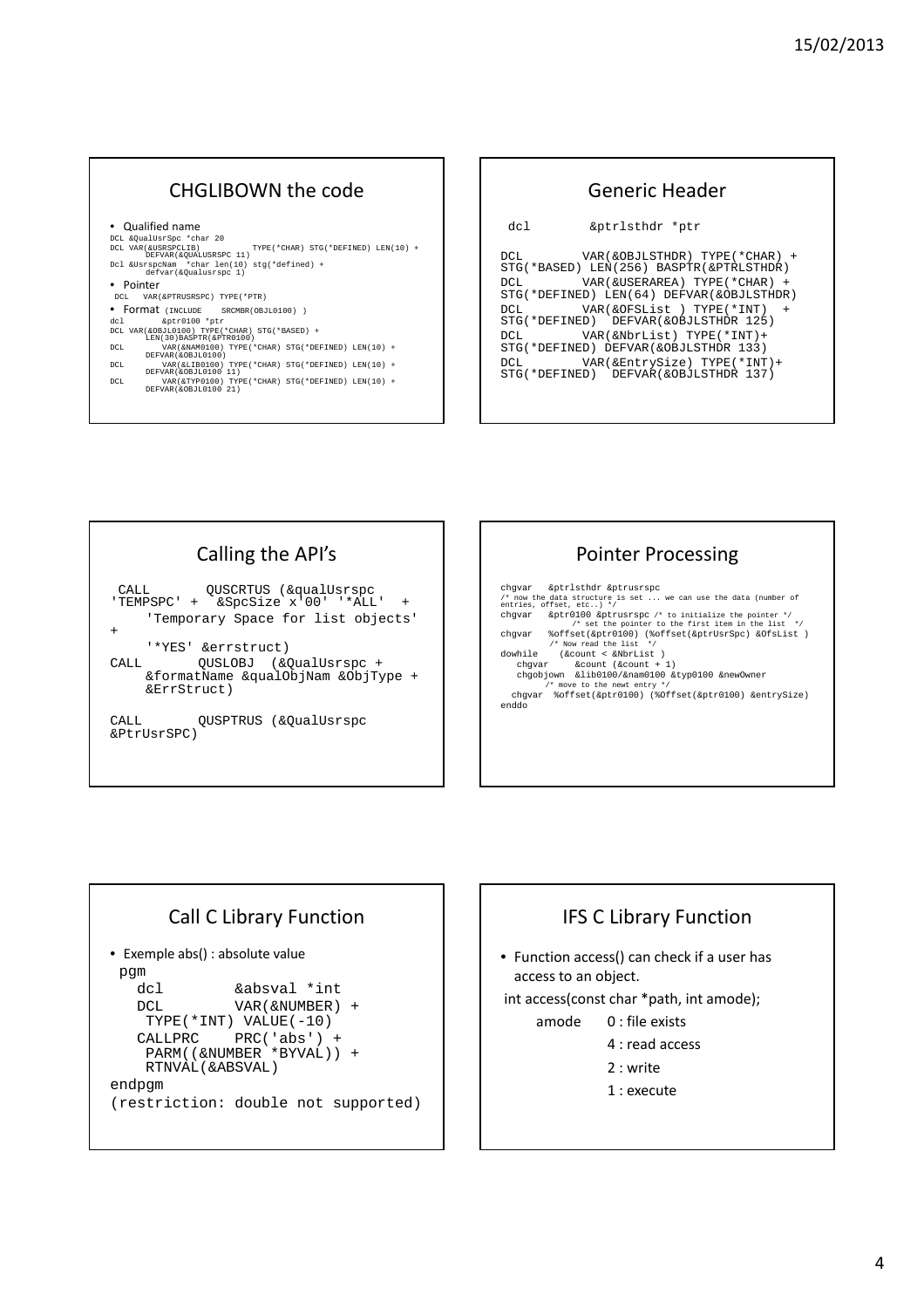### Check IFS object (STMF or Dir)

| pqm    | &Stmf /* check ifs object */                         |
|--------|------------------------------------------------------|
| del -  | &stmf *char 255                                      |
| del -  | &null *char 1 value(X'00')                           |
| del -  | &rtcd *int                                           |
| del -  | &Mode *int                                           |
| del -  | &rteda *char 10                                      |
|        | chqvar &stmf (&stmf *tcat &null)                     |
|        | CALLPRC PRC('access') PARM((&STMF) (&Mode *BYVAL))+  |
|        | rtnyal(&rtcd)                                        |
| if i   | (&rtcd *NE 0) do                                     |
|        | chqvar &rtcda &rtcd                                  |
|        | sndpgmmsg (&stmf *tcat ' Not Found : ' *cat &rtcda ) |
| enddo  |                                                      |
| endpqm |                                                      |
|        |                                                      |

#### Sample CPYTOSTMF

| $\&$ flag ( &o create + &O wronly + &o codepage)                       |  |  |  |  |
|------------------------------------------------------------------------|--|--|--|--|
| $%code$ 1252                                                           |  |  |  |  |
| &stmf ('/temp/common.txt')                                             |  |  |  |  |
| &mode &AllMode                                                         |  |  |  |  |
| - &stmf                                                                |  |  |  |  |
| monmsq cpf0000                                                         |  |  |  |  |
| &stmf (&stmf *tcat &null)                                              |  |  |  |  |
| /* call the open API to create the file $*/$                           |  |  |  |  |
| PRC('open') PARM((&STMF *BYREF) +                                      |  |  |  |  |
| (&flaq *byval) (&MODE *BYVAL) (&Code *byval)) +                        |  |  |  |  |
| RTNVAL(&FileHdl)                                                       |  |  |  |  |
|                                                                        |  |  |  |  |
| /* close and reopen to have all options set conversion,<br>rights, etc |  |  |  |  |
| $*$                                                                    |  |  |  |  |
|                                                                        |  |  |  |  |
| PRC('close') PARM((&FILEHDL))                                          |  |  |  |  |
|                                                                        |  |  |  |  |
|                                                                        |  |  |  |  |



# Web Program in ILE CL

- CGI program are executed by Apache server
- CGI programs read their input from stdin
- CGI programs write their output to stdout(html)
- Apache config directive : httpd.conf

<Directory /QSYS.LIB/COMMON.LIB/> Allow From all Options +ExecCGI </Directory> ScriptAliasMatch /run-cgi/(.\*) /QSYS.LIB/COMMON.LIB/\$1

#### **HTML**

<html><body> <h2> Sample CL Command Execution </h2> <form method="POST"> <dl><dt> <label for="CLCMD">CL Command:</label></dt> <dd><input type="text" id="CLCMD" name="CLCMD" maxlength="60" value=&&CLCMD&& /></dd><br> <dt/> <dd> <input type="submit" id="action" name="action" value="Run" /></dd> </dl> </form>

- <textarea readonly rows="100" cols = "132">&&CMDOUTPUT&&</textarea>
- </body></html>

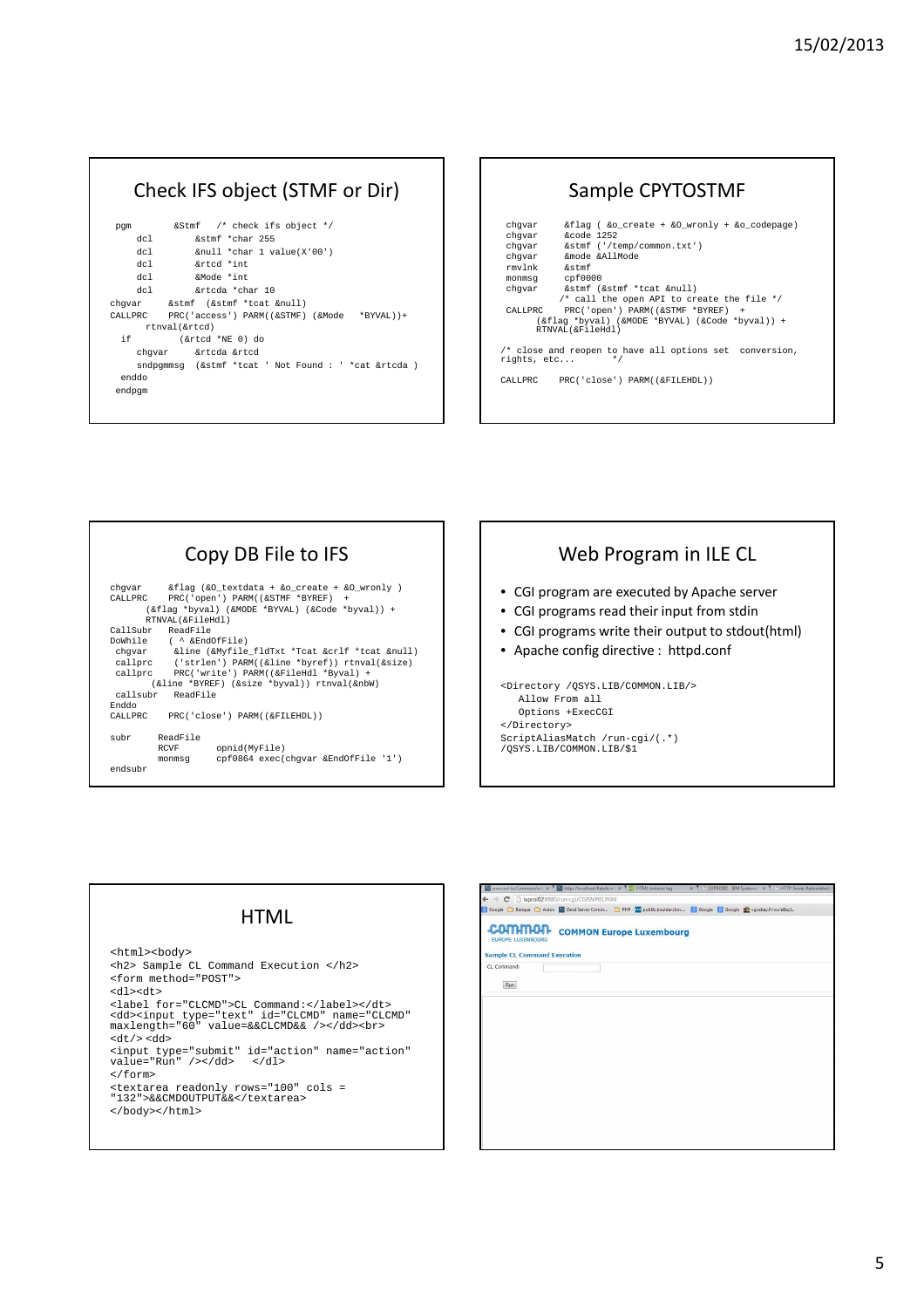|              | $\leftarrow$ $\rightarrow$ C                                            | h luproi02:8880/run-cai/CGISMP01.PGM |                                 |                 |            |                           |            |                        |                   |              |                                                                                                              |                                          |                                           |
|--------------|-------------------------------------------------------------------------|--------------------------------------|---------------------------------|-----------------|------------|---------------------------|------------|------------------------|-------------------|--------------|--------------------------------------------------------------------------------------------------------------|------------------------------------------|-------------------------------------------|
|              |                                                                         |                                      |                                 |                 |            |                           |            |                        |                   |              | Google Banque Autos Z Zend Server Comm D PHP 20 public boulder ibm N Google R Google C cqi.ebay.fr/ws/eBayL. |                                          |                                           |
|              | COMMO<br><b>FUROPE LUXEMBOURG</b><br><b>Sample CL Command Execution</b> |                                      | <b>COMMON Europe Luxembourg</b> |                 |            |                           |            |                        |                   |              |                                                                                                              |                                          |                                           |
|              | CL Command:                                                             | <b>WRKSYSSTS</b>                     |                                 |                 |            |                           |            |                        |                   |              |                                                                                                              |                                          |                                           |
|              | Run                                                                     |                                      |                                 |                 |            |                           |            |                        |                   |              |                                                                                                              |                                          |                                           |
|              |                                                                         | Output for command WRKSYSSTS         |                                 |                 |            |                           |            |                        |                   |              |                                                                                                              |                                          |                                           |
|              | STATEST VADING GROZIS                                                   |                                      |                                 |                 |            | System Status Information |            |                        |                   |              |                                                                                                              |                                          | LUPROTOR 15/02/13                         |
|              | & CPU used                                                              |                                      |                                 |                 | 9.2        |                           |            |                        |                   |              |                                                                                                              | % temp addresses                         | 1.057                                     |
|              | % DB capability :                                                       |                                      |                                 |                 | 0.0        |                           |            |                        |                   |              |                                                                                                              | Svatem ASP                               | 200.4                                     |
|              | % uncapped CPU capacity used :                                          |                                      |                                 |                 | 0.9        |                           |            |                        |                   |              |                                                                                                              | % system ASP used :                      | 48,888                                    |
|              |                                                                         |                                      |                                 |                 | 4.4        |                           |            |                        |                   |              |                                                                                                              | Total aux sto is a service and a service |                                           |
|              | % shared processor pool used :                                          |                                      |                                 |                 |            |                           |            |                        |                   |              |                                                                                                              |                                          |                                           |
|              | Elapsed time                                                            |                                      |                                 |                 | 00:00:01   |                           |            |                        |                   |              |                                                                                                              | Current unprotect used :                 |                                           |
|              | Jobs in system                                                          |                                      |                                 |                 |            | 762                       |            |                        | Maximum unprotect |              |                                                                                                              | and a straight and a state of the        |                                           |
|              | % perm addresses                                                        |                                      |                                 |                 | 0.013      |                           |            |                        |                   |              |                                                                                                              |                                          |                                           |
| Sva<br>Pool. | Pool                                                                    | Reserved                             |                                 |                 |            | ---Non-DR--- Act-         |            |                        | Madrid-           | <b>Bett-</b> |                                                                                                              |                                          |                                           |
| ٠            | Size N                                                                  | Size H                               |                                 | Act Fault Pages |            | Fault                     | Pages      | Wait                   | Inel              | Inel.        | Pool                                                                                                         | Subsvstem                                | Library                                   |
| ٥            | 1024,00<br>4544,00                                                      | $328,07$ $***$<br>6.91               | 512                             | 0.0<br>0.0      | 0.0<br>0.0 | 0.0<br>0.0                | 0.0<br>0.0 | 55,3<br>3985           | 0.0<br>0.0        |              | 0.0 *MACHINE<br>0.0 *BASE                                                                                    |                                          |                                           |
| Ň.           | 512,00                                                                  | 0.00                                 | 64                              | 0.0             | 0.0        | 0.0                       | 0.0        | 0.0                    | 0.0               | 0.0          | <b>*TNTERACT</b>                                                                                             |                                          |                                           |
| 4            | 64.00                                                                   | 0,00                                 | $-4$                            | 0.0             | 0.0        | 0.0                       | 0.0        | 0.0                    | 0.0               |              | 0.0 *SPOOL                                                                                                   |                                          |                                           |
| k,           | 2048.00                                                                 | 0.77                                 | 256                             | 0.0             | 0.0<br>.   | 0.0<br>E N D              | 0.0        | 1328<br>O <sub>F</sub> | 0.0<br>LISTING    | 0.0          | $\overline{\mathbf{z}}$<br>.                                                                                 | DOMINO01                                 | 200.4<br>6734<br>7209<br><b>OUSRNOTES</b> |
|              |                                                                         |                                      |                                 |                 |            |                           |            |                        |                   |              |                                                                                                              |                                          |                                           |

### CGI Principe

- POST Read the data from stdin
- QUERY-STRING :
- CLCMD=xxxxxxx&action=Run
- HTTP Server API : Service Program QZHBCGI
- QtmhRdStin
- QtmhGetEnv
- QtmhWrStout
- Write the HTML to Stdout  $\rightarrow$  the browser

#### CGI Sample

- IF POST
	- Read the Query string and set the variable – Run the CL command + CPYSPLF
- Read the IFS stream file HTML
- Replace &&xxxx&& by the value of the variable &xxxx
- Write the output of the cl command to stdout

# CGI Sample

|        | crtpf qtemp/webfile rcdlen(200)                                                    |  |
|--------|------------------------------------------------------------------------------------|--|
| monmsq | cpf0000                                                                            |  |
|        | clrpfm qtemp/webfile                                                               |  |
|        | chqvar & envName 'REQUEST METHOD'                                                  |  |
|        | callprc 'OtmhGetEnv' (&EnvRec &EnvRecLen +                                         |  |
|        | &EnvLen &EnvName &EnvNameLen &OUSEC)                                               |  |
| chqvar | &rgsMethod &EnvRec                                                                 |  |
| if i   | (&rgsMethod = 'POST') do                                                           |  |
| chqvar | &envName 'CONTENT LENGTH'                                                          |  |
|        | callprc 'OtmhGetEnv' (&EnvRec &EnvRecLen +<br>&EnvLen &EnvName &EnvNameLen &OUSEC) |  |
| chqvar | &contLen %sst(&envrec 1 &envlen)                                                   |  |
| chqvar | &bufInpLen &contLen                                                                |  |
|        | &StdInLen &OUSEC)                                                                  |  |
|        |                                                                                    |  |

|                   | /*CLCMD=DSPNETA+*PRINT&action=Run */                       |
|-------------------|------------------------------------------------------------|
|                   |                                                            |
| chqvar $(\& i)$ 7 |                                                            |
| chqvar &o 1       |                                                            |
|                   | dowhile  (\$sst (& Buf Input & i 1) ^= '&')                |
|                   | if $(\$sst(&ButInput & i 1) = '+' ) +$                     |
|                   | chgvar %sst(&Bufinput &i 1) ' '                            |
|                   | chqvar %sst(&clcmd &o 1) %sst(&bufinput &i 1)              |
|                   | chqvar $\&o$ ( $\&o+1$ )                                   |
|                   | chqvar $\&i$ ( $\&i+1$ )                                   |
| enddo             |                                                            |
|                   | chqvar & cmdLen &o                                         |
| OVRPRTF           | FILE(*PRTF) HOLD(*YES) SPLFNAME(WEBSPOOL)                  |
|                   | call OCMDEXC (&clcmd &cmdlen)                              |
|                   | monmsq cpf0000 exec(do)                                    |
|                   | chqvar & CmdOutput ('Error found on ' *cat & clcmd )       |
|                   | qoto noOutput                                              |
| enddo             |                                                            |
| CPYSPLF           | FILE(WEBSPOOL) TOFILE(OTEMP/WEBFILE)                       |
|                   | JOB (OTMHHTP1/OPRTJOB) SPLNBR (*LAST)                      |
|                   | DLTSPLF FILE(WEBSPOOL) JOB(OTMHHTP1/OPRTJOB) SPLNBR(*LAST) |

|         | noOutPut: chgvar &BufOutPut 'Content-type: text/html'                                |
|---------|--------------------------------------------------------------------------------------|
|         | chgvar &BufOutPut (&BufOutput *tcat &nl *tcat &nl)                                   |
|         | chgvar &o 25                                                                         |
|         | chgvar &stmfName ('/www/common/htdocs/Samplel.html' *tcat &null)                     |
| chavar  | &flag (&O_rdonly + &O_TextData )                                                     |
| CALLPRC | PRC('open') PARM((&STMFName *BYREF) (&flag *bvval) ) RTNVAL(&StmfHdl)                |
|         | CALLPRC ('read') ((&stmfHdl *Byval) (&data *byref) (&dataLen *byval)) rtnval(&Rdlen) |
|         | CALLPRC 'close' PARM(&stmfHDL)                                                       |
|         | DOFOR VAR(&I) FROM(1) TO(&RdLEN)                                                     |
| i.f.    | $(\frac{1}{2}$ sst $(\frac{1}{2}d$ ata &i 2) = '&&') do                              |
|         | $chavar$ &s $(ki+2)$                                                                 |
|         | chqvar &i &s                                                                         |
|         | dowhile (%sst(&data &i 2) ^= '&&')                                                   |
|         | chavar $\&i$ $(ki + 1)$                                                              |
|         | enddo                                                                                |
|         | chqvar $\&j$ $(ki - ks)$                                                             |
|         | chgvar &varName %sst (&data &s &j)                                                   |
|         | chovar $\&i$ $(ki + 2)$                                                              |
|         | Select                                                                               |
|         | (&varName = 'CLCMD' ) Do<br>When                                                     |
|         | chgvar &BufOutPut (&BufOutPut *Tcat '"' *tcat &clcmd *tcat '"')                      |
|         | chovar &0 (&0 +100)                                                                  |
|         | Rnddo.                                                                               |
|         | When (&varName = 'CMDOUTPUT') Do                                                     |
|         | CALLSUBR GETOUTPUT                                                                   |
|         | chbne.                                                                               |
|         | EndSelect                                                                            |
| enddo   |                                                                                      |
|         | chgvar &o $(60 + 1)$                                                                 |
| chovar  | %sst(&BufOutPut &o 1) %SST(&data &i 1)                                               |
| enddo.  |                                                                                      |
|         | CALLSURE WEESTDOUT                                                                   |